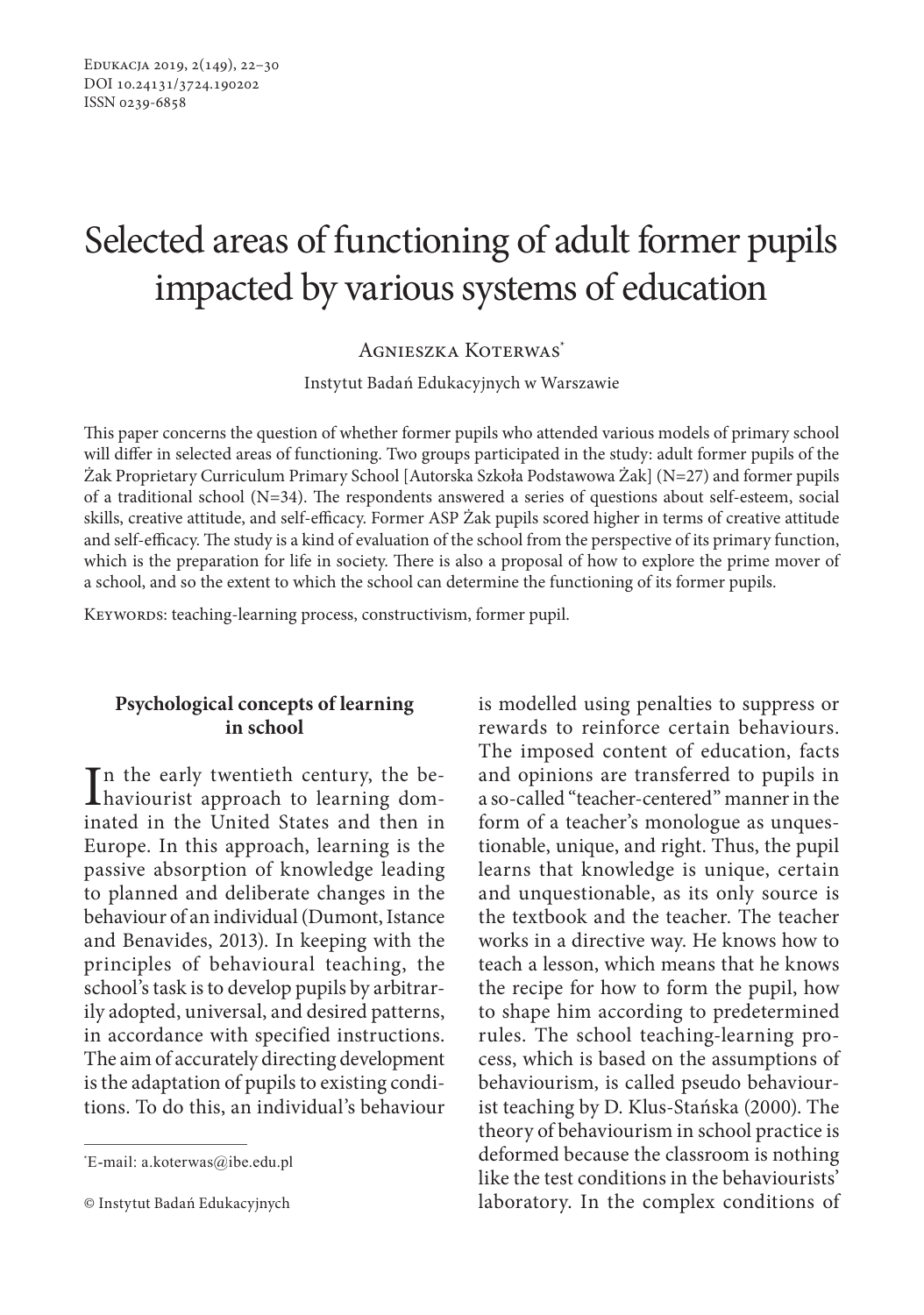school learning, much more happens than in the controllable, measurable and plannable scenario or curriculum of the stimulus-response type. D. Klus-Stańska (2010) writes more on what is described as the deformation of the principles of behaviourism in educational practice.

In the latter part of the 20th century, there was a revolution in American psychology, the so-called cognitive revolution (Dumont, Istance and Benavides, 2013). Since then, attention has been directed towards cognitive psychology. The analysis of responses to stimuli was given up in favour of understanding the internal thought processes and structure of knowledge, which are the basis of behaviour. It turned out that pupils are not passive recipients of information, but that they actively construct their knowledge. Sources of constructivism, which is defined by cognitive psychologists as the process of creating a mental construction, are rooted in this way of thinking. This process is based on the encoding of sensory data in a special language, resulting in the translation of sensory inputs into mental data (Nęcka, 2008). Dorota Klus-Stańska (2000) is the main representative of this approach in the Polish theory of education. She emphasises that learning is not assimilation, acquisition, or readiness to receive information. In contrast, it consists of the active construction and reconstruction of meanings in the mind, based on an individual's existent knowledge, culture, and context of cognition.

Attention paid to the complexity of the structure of thought, the conditions of constructing knowledge in the mind, and the role of cognitive context has led to a new theoretical model of the school, a model with a different curriculum, methods, forms, and content of education, and different roles for the teacher and the pupil. Today, the vast majority of academics speak in favour of the second model of school based on the principles of cognitive psychology and constructivism. This vision of education is still topical and the most desirable from the perspective of the needs of pupils (Klus-Stańska, 2000; Dylak, 2000; Wood, 2006; Lędzińska and Czerniawska, 2013).

#### **Progressive Era studies**

In the empirical school world, there is no clear dichotomy between the presented, opposing theoretical models. In practice, there is no school which is functioning in a pure, or extreme form, as presented by a particular theoretical model. The model which is more or less prevalent in a given school is what is noticeable (Janowski, 2002). The characteristics of the complex functioning of the school consist of the fact that its operation does not fit into any particular theoretical model, but on the contrary, each school is a result of various theoretical concepts (Melosik, 1995). Therefore, research on the effect of school education using a particular educational model is a difficult task, requiring specific conditions to conduct such research. Quantitative comparative research into various theoretical educational concepts of a school model is possible if various schools, genuinely based on certain theoretical assumptions, exist in the empirical world.

Such a situation occurred for the first time in the 1960s in the United States, when schools based on the assumptions of cognitive-developmental psychology, the so-called progressive schools (open schools) began to dominate. Progressive Era studies began at that time, in which progressive schools were studied and compared with the traditional school (Horwitz, 1979). Among the many studies in this area were also comparative studies, which focused on the impact of the two types of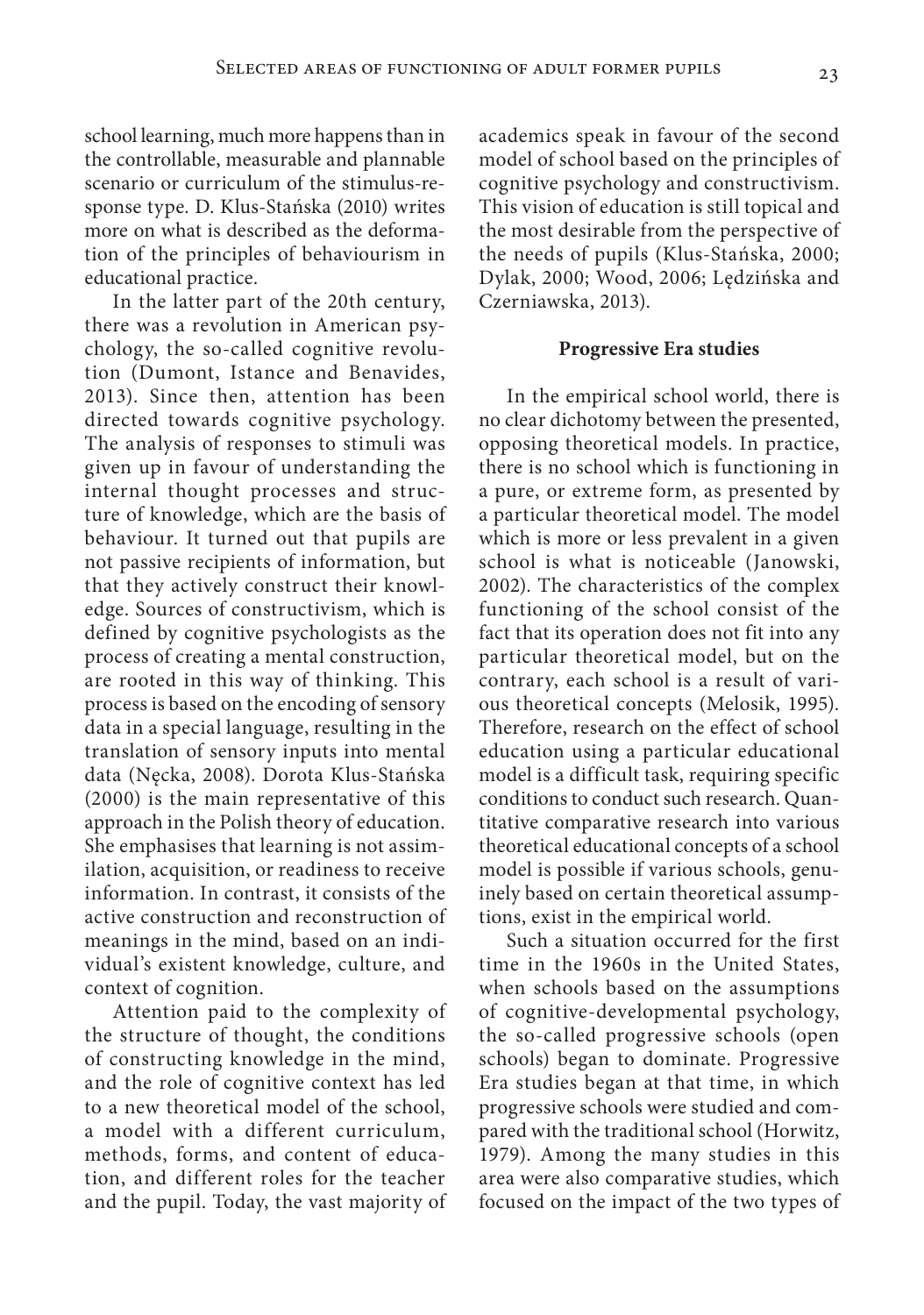schools on the functioning of their pupils (Garder, 1966; Minuchin, 1969; Gordon, 1969; Baker, 1941).

The juxtaposition of these studies is shown in a significant publication from that period: *Psychological Effects of the "Open Classroom"* written by Robert A. Horwitz (1969). He analysed the available results of comparative studies of selected areas of functioning of progressive school pupils and traditional school pupils. For various reasons, the results turned out to be not so clear, obvious or unambiguous. Horwitz, analysing many comparative studies of the functioning of pupils from both school models, said that there was evidence of the superiority of progressive schools when the object of the analysis was: attitude towards school, creativity, nonconformity, autonomy, cooperation, curiosity, and sense of causation. However, there was no clear evidence of the superiority of progressive schools in the acquisition of academic skills or growth of self-esteem.

Teaching psychology owes a special developmental dynamism to progressive schools. These schools are at the centre of an idea of education which is opposite to that of the traditional school. This idea, even though it was formulated almost a century ago, is still relevant and inspires both theoretical reflections and empirical studies (Lędzińska and Czerniawska, 2011). Therefore, although the cited studies were conducted almost half a century ago, it is reasonable to repeat the studies of the presented problems using modern standardized tests to verify the selected features.

# **Assumptions underlying the ASP Żak and the social functioning of its former pupils**

The Żak Proprietary Curriculum Primary School [in Polish: Autorska Szkoła Podstawowa Żak] (ASP Żak) was one of Poland's schools (in Olsztyn) using the idea of progressive learning based on the assumptions of constructivism. It existed for eight years, from September 1994 to June 2002. The characteristics of ASP Żak distinguishing it from traditional schools followed from the principles of education developed by its founder, Prof. Dorota Klus-Stańska (95; 2000; 2013). These are the principles: "deep customization, pluralism of the operating strategy, exploration, creating a stimulating material learning environment, continuous peer cooperation, democratic citizenship" (Klus-Stańska, 2013, 316). The resulting picture of the functioning of the school became the starting point for determining the areas of functioning of its former pupils, which can vary depending on the education system they attended. These are:

- self-assessment,
- social competence,
- creative attitude,
- sense of self-efficacy.

ASP Żak pupils were treated as individuals, as fully-fledged holders of personal knowledge, capable of criticism, reflection, expressing views or raising interesting, topical issues (Klus-Stańska, 1999). As a result, children's thinking, natural cognitive curiosity and a desire to constantly search were stimulated. The pupil moved in complex situations, multi-contextual rather than simplified and unambiguous ones.

The learning environment in the school was constructed in such a way that the pupils achieved their knowledge independently, looking for various cognitive strategies, posed questions, hypotheses and sought a solution to a problem or verification of a hypothesis through the common negotiation of meanings in cognitive partnership (Klus-Stańska, 2000). Therefore, learning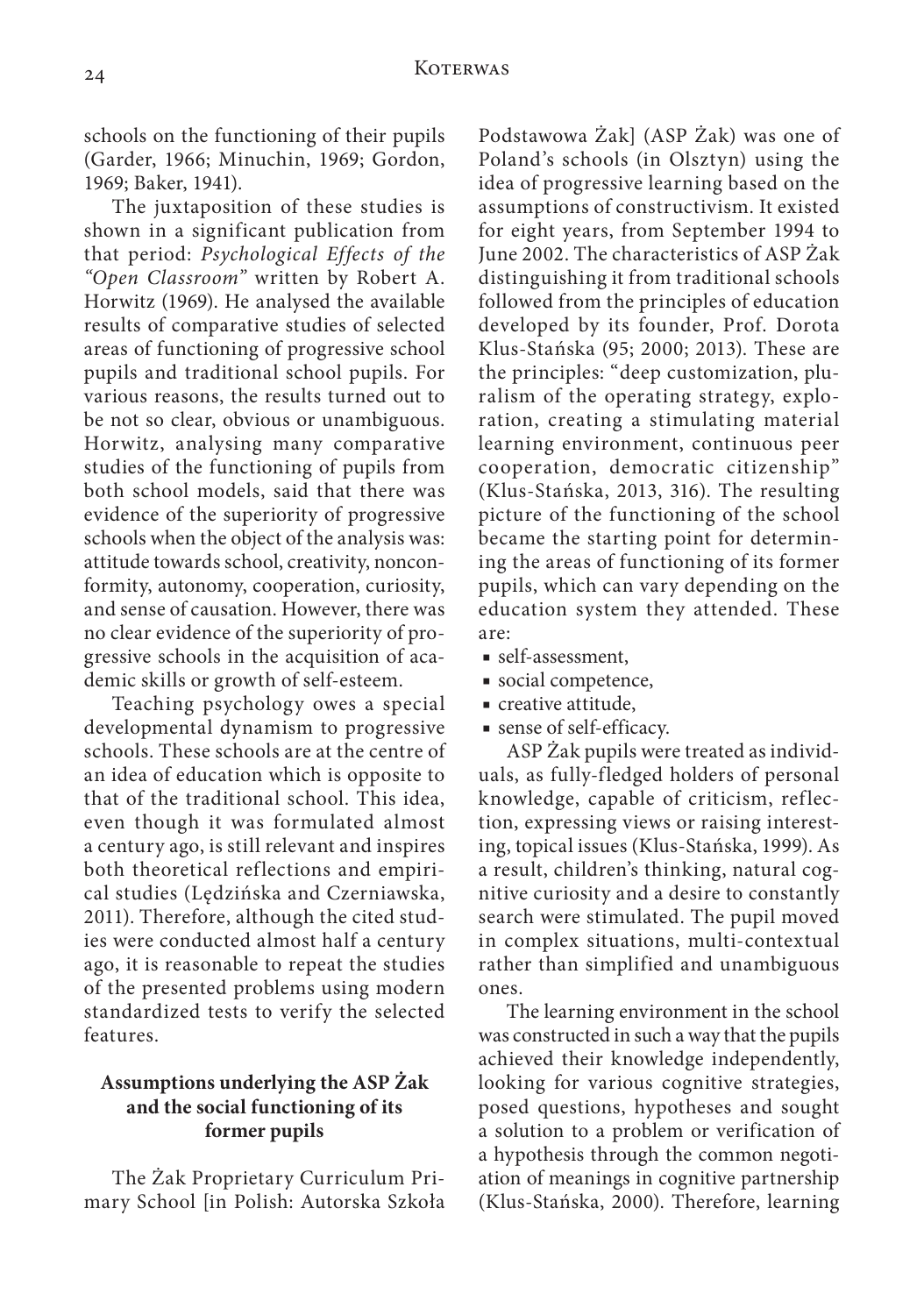was no longer a result of teaching by the teacher, but an independent and active exploration through the construction and reconstruction of mental models of reality (Klus-Stańska, 2010).

The school teacher was to respect the personal knowledge of the pupil, which was the starting point for developing teaching activities (Klus-Stańska, 2013). The teacher's task was not to deny, correct, or question the statements of the children, but to create the conditions for their development. In contrast, the pupil's response was considered sufficient at a given stage of his development. The role of the teacher was to encourage pupils to reflect on their own, or to put them in problem-solving situations. The pupil was to be sensitive to the situational context, which is an opportunity to ask questions, think, engage in dialogue, and jointly search for solutions (Klus-Stańska, 1995).

The belief that the cognition of reality, and thus an understanding of phenomena and processes, can occur in a number of possible ways was a significant assumption of the development of the school in these areas. The pupil, during his active exploration, poses hypotheses and observes the effects of his actions, thereby creating mental representations. Therefore, knowledge is treated not as a closed, unambiguous set of information contained in a textbook, but as a mental representation created by the joint construction and negotiation of meanings. It is not absorbed, but actively changed in patterns of thinking (Klus-Stańska, 1995).

The presented assumptions cannot be simply ascribed to these areas, since many of them may correlate with several areas of the functioning of pupils, which is associated with the existence of the relationships between those areas. Thus, for example, self-efficacy correlates positively with self-esteem and self-control (Juczyński, 2007).

#### **Method**

#### **Participants**

The group of respondents comprised 61 persons, including 27 former ASP Żak pupils and 34 former traditional school pupils. Among the respondents were 42 women and 19 men. The average age of the respondents was 26.82 years (SD=5.46). All respondents attended higher education, studying various subjects. Their financial status and the educational level of their parents differed.

### **Procedure**

The study was conducted between January and May in 2014. The respondents filled in electronic versions of the *Self-Evaluation Scale SES* (Dzwonkowska et al., 2008), *Social Competence Questionnaire KKS* (Matczak, 2007), *Creative Behaviour Questionnaire KANH* (Popek, 2000) and the *Generalized Self Efficacy Scale GSES* (Juczyński, 2007).

In order to verify whether there are significant differences in the level of self-esteem, social skills, creative attitude, and self-efficacy between the former pupils of the traditional and progressive schools, the t-test was used for independent samples, where the type of primary school attended by the respondents is the independent variable and the selected areas of functioning analysed on the basis of individual questionnaires is the dependent variable.

#### **Results**

An analysis of the results showed no significant differences in the level of self-esteem and social competence. In contrast, it showed significant differences in the creative attitude and generalized sense of self-efficacy between the two groups. A detailed description of the statistical results obtained from the questionnaires used is presented in the table below (Table 1).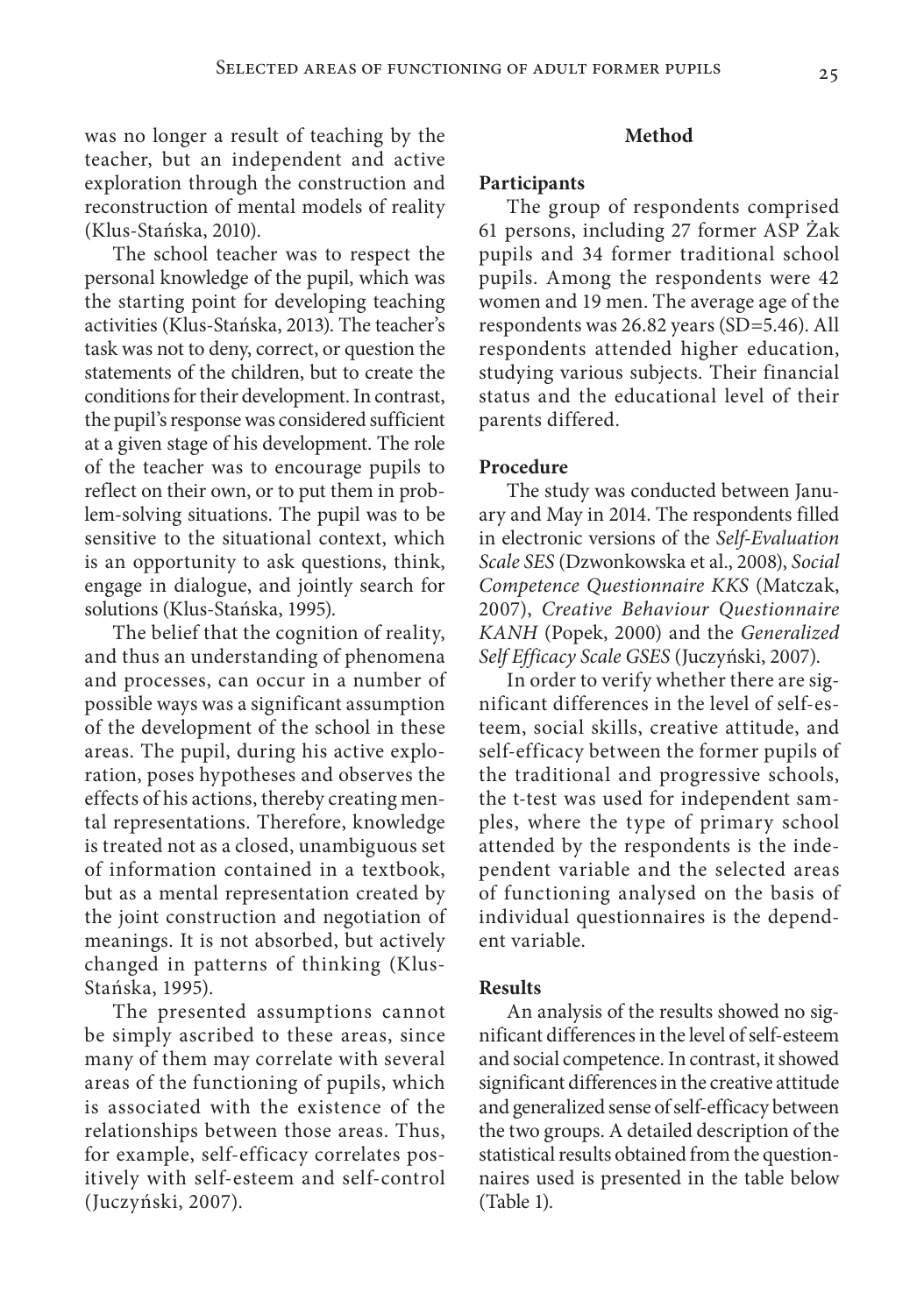## 26 KOTERWAS

|                     | Type of school |           |                           |                 |         |
|---------------------|----------------|-----------|---------------------------|-----------------|---------|
|                     | ASP Żak        |           | <b>Traditional School</b> |                 |         |
|                     | M              | <b>SD</b> | М                         | SD <sub>1</sub> | t       |
| Self-esteem         | 32.32          | 5.06      | 30.43                     | 6.50            | 0.22    |
| Social Competence   | 104.73         | 24.24     | 107.10                    | 27.32           | $-0.35$ |
| Creative Attitude   | 40.47          | 8.23      | 35.08                     | 9.84            | $2.28*$ |
| Nonconformity       | 21.11          | 4.31      | 17.93                     | 5.27            | $2.53*$ |
| Heuristic Behaviour | 19.36          | 4.45      | 17.15                     | 5.16            | $1.76*$ |
| Self-efficacy       | 33.30          | 4.63      | 31.46                     | 3.85            | $1.68*$ |

Table 1. *Distribution of results of the questionnaires obtained by former pupils of the Autorska Szkoła Podstawowa Żak and the public primary school*

 $*_{p<0.05}$ 

Former pupils of both types of schools obtained similar average results in the Self-evaluation Scale. In his research on similar issues, Horwitz (1979) stated that the analysis of the school effect of the teaching process on pupil's self-esteem is problematic, because each pupil comes to school with his own amount of experience and, therefore, with a certain self-esteem. In connection with this, he proposed the use of longitudinal research. The first study would include first-graders enrolled in school, while the second one would cover the same group after they had completed primary education (Horwitz 1979). Only the difference between the results in the group of former progressive school pupils and those from a traditional school would be a reliable source of knowledge about the impact of the primary school teaching process on the development of self-esteem.

The level of social competence was also expected to differ between the two groups of former pupils. It turned out that slightly higher results, but not statistically significant ones, were obtained by former pupils of the traditional school in the Social Competence Questionnaire. As can be seen from the above studies, the teaching process at the primary school level is not a significant predictor of the development of social competence. That is to say – according to the definition of social competence adopted in the questionnaire – the two groups did not differ in the level of skills that affect the effectiveness of coping with social situations, acquired by an individual in the course of social training. Neither cooperation within a group, discussion, negotiation of meanings in a cognitive partnership, nor the opportunity to share personal knowledge or express one's opinion in a forum, as assumed by ASP Żak (Klus-Stańska, 2000), differentiate the levels of social competence in the surveyed adult former pupils. This may be due to the fact that the presented assumptions of ASP Żak are one of a number of possible forms of social practice, which develops the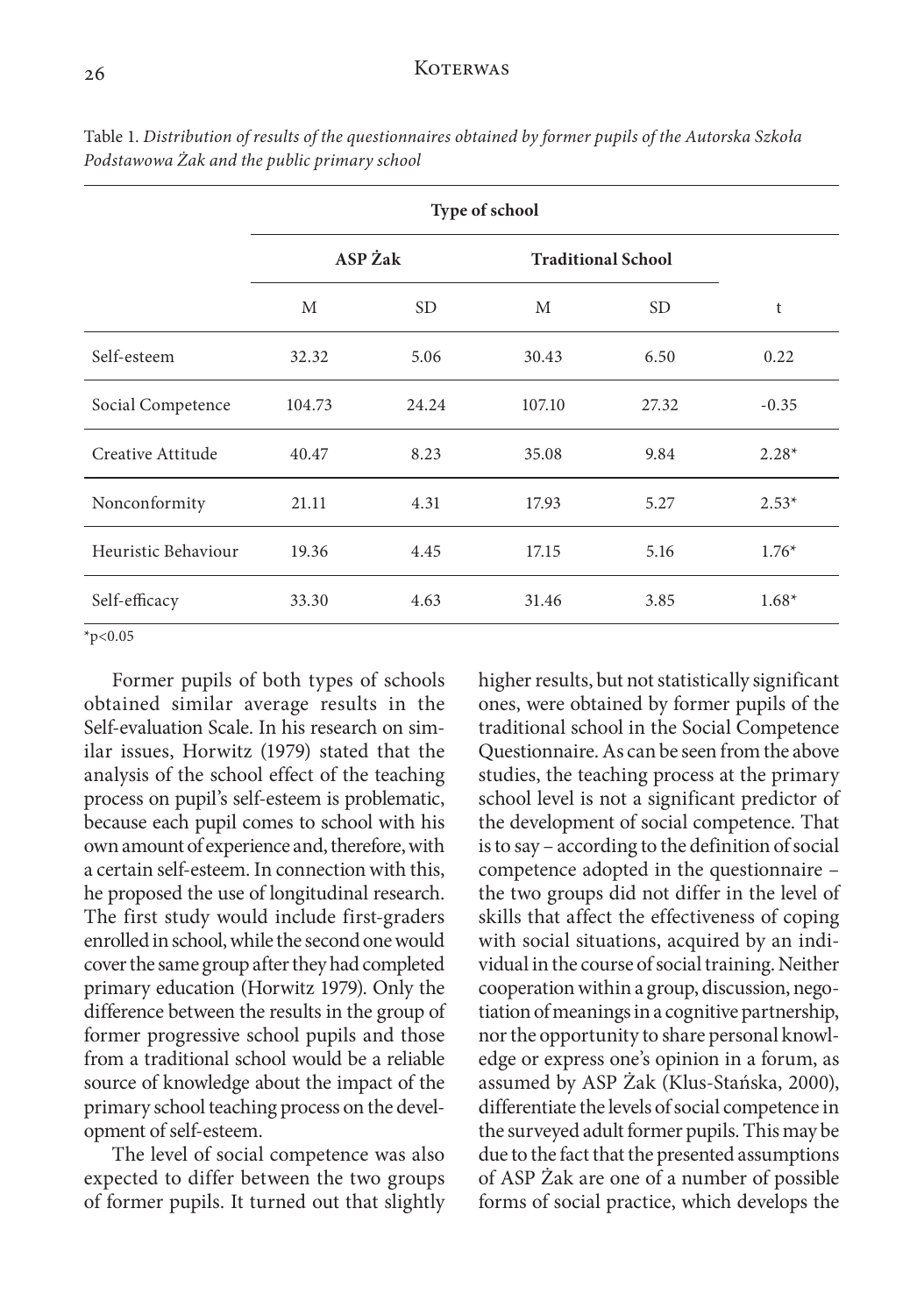ability to deal effectively with specific school conditions, but not different and complex social situations outside school.

The examined social competence is the ability to achieve personal goals while taking into account social expectations (Matczak 2007). A possible explanation for the lower results obtained in the Social Competence Questionnaire by former ASP Żak pupils may also be related to the second part of the presented definition of social competence. The concept of taking social expectations into account stands in opposition to nonconformism, which, as subsequent analyses will reveal, is significantly higher among former ASP Żak pupils. This assumption is also confirmed by the negative correlation between the Social Competence Questionnaire KKS and the nonconformism scale of the Creative Behaviour Questionnaire KANH.

The analysis showed a significant difference in creative attitudes between former progressive school pupils and traditional school pupils. It turned out that the former ASP Żak pupils are more creative compared with former public elementary school pupils: t=2.28; p<0.05. Levene's test showed that the variances are homogeneous. The average result obtained by former ASP Żak pupils is M=40.47 (SD=8.23), while that obtained by former traditional primary school pupils is M=35.08 (SD=9.84). A detailed analysis of the Creative Behaviour Questionnaire KANH sub-scales showed that there are significant differences in the obtained N scale mean scores relating to nonconformist attitude: t=2.53, p<0.05. Levene's test showed that the variances are homogeneous. The average result obtained by former ASP Żak pupils is M=21.11 (SD=4.31), while that obtained by the former traditional primary school pupils is M=17.93 (SD=5.27). The average score on the H scale relating to heuristic behaviour also differs significantly between the two groups:  $t=1.76$  p<0.05 (one-sided significance). Levene's test showed that the variances are homogeneous. The average result obtained by former ASP Żak pupils is M=19.36 (SD=4.45), while that obtained by the former traditional primary school pupils is M=17.15 (SD=5.16).

Even as part of the Progressive Era studies, Garder's (1966) research is evidence of the superiority of progressive schools in the context of developing creativity. In contrast, Horwitz (1979) showed the superiority of progressive schools in the context of nonconformism, comparing studies involving classroom observations, teacher assessments of pupils' behaviour, the application of tests, and experimental tasks. The results of the recently standardized Creative Behaviour Questionnaire KANH measuring the level of creative behaviour, whose components are nonconformism and heuristic behaviour, also confirm this relationship.

### **Discussion**

It turned out that elements of the educational process in ASP Żak, such as: non-transmissional educational methodology, emphasis on the activation of thinking, placing the pupil in a conflict situation without a prior talk, getting to know reality using multiple ways of cognition, the ability to solve problems independently in many ways, confidence in the pupils' cognitive competence (Klus-Stańska, 1995) had a significant influence on the development of creativity, a nonconformist attitude and heuristic behaviour. This effect is also related to the stage of school education in which the respondents experienced the various educational models. Early school age, in which the first serious and responsible tasks in new, specific, away-from-home conditions are assigned to a child, is a critical period in the development of awareness of action, subjectivity and autonomy (Harwas-Napierała and Trempała 2001). Thus, the impact of education based on these assumptions may permanently change pupils' intellectual and personality structures (Bruner, 2010).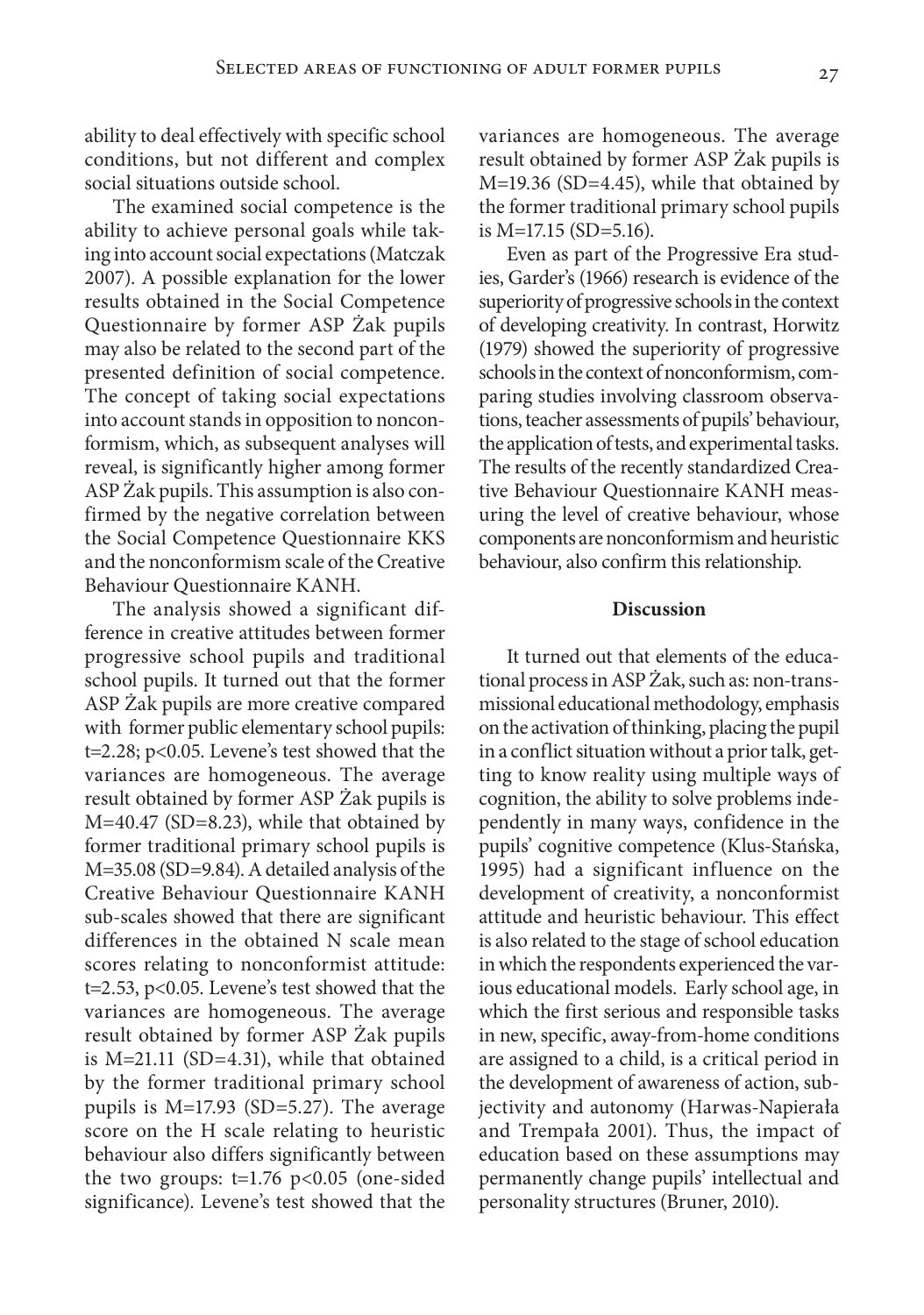The analysis showed a significant difference in the level of self-efficacy between former progressive school pupils and former traditional school pupils. It turned out that former ASP Żak pupils have a higher level of self-efficacy compared with public elementary school former pupils:  $t=1.68$ ;  $p<0.05$ (one-sided significance). Levene's test indicated a homogeneity of variance. The average result obtained by former ASP Żak pupils is M=33.29 (SD=4.63), while that obtained by former traditional primary school pupils is M=31.46 (SD=3.87). This result is also an outcome of the negative correlation between the generalized sense of self-efficacy and the level of social competence which, as has been shown previously, is slightly higher in former traditional school pupils. This means that the Generalized Self Efficacy Questionnaire currently used confirms the results of the non-standardised tests relating to the sense of internal control as a sense of causation, which have been used to examine former pupils of both models of schools within Progressive Era studies (Horwitz, 1979)

It turns out that the subjective treatment in ASP Żak of a pupil as an individual, capable of criticism, reflection, expressing his own views, as well as raising interesting and topical issues (Klus-Stańska, 2000) significantly affects the development of self-efficacy among former pupils.

#### **Conclusion**

Who we are and who we are becoming in the cycle of life is conditioned by genetic and environmental factors. The school environment is one such factor. The school has a special place in human development. First of all, it is an inevitable institution in the path of life, which one attends mandatorily five days a week for at least 12 years. Here, for the first time, a child comes into contact with a non-family social system, with other rules of conduct, norms, and values determined by the participants of the educational process.

Compared with the family environment, the school environment is a separate system, has certain formal rules of the organisation and different objectives and roles played by individual members of the school community. From this perspective, the school as an integral part of human life becomes a separate microcosm, a separate system, with specific rules of functioning in it. It is thus one of the important determinants of the quality of human life not only in terms of gaining knowledge or skills (as the primary goal of the school), but also, and perhaps above all, in terms of personality formation (as a secondary, often hidden, ignored and informal effect of learning at school).

Narrowing the collective consciousness of the purpose of school education to the cognitive development of a pupil, which is often the result of international studies such as, among others, PISA, treating this as a measure of school quality is a very disturbing phenomenon (Meyer, Zahendi et al., 2014). For the essence of school is not only the cognitive development of pupils, but also and especially preparing them to skilfully cope in adulthood, and this objective is not easily comparable quantitatively.

The world of the school where a pupil lands may differ, so the consequences of the learning processes can be very different. As D. Klus-Stańska argues, "educational events cause the pupils belonging to different school cultures to find themselves forming their personality and identity under different conditions" (Klus-Stańska, 2010, 111). She believes that pupils from a variety of "school worlds" will understand their own "I" in relation to themselves, other people and the surrounding reality in different ways. As Z. Melosik puts it, a pupil in school is "pressed into the ready-made identity matrix which is formed from the top down according to set, universal and irrefutable patterns" (Melosik, 1995, p. 126). A pupil who, in the process of developing knowledge, has the right to impart meanings, make personal choices and produce his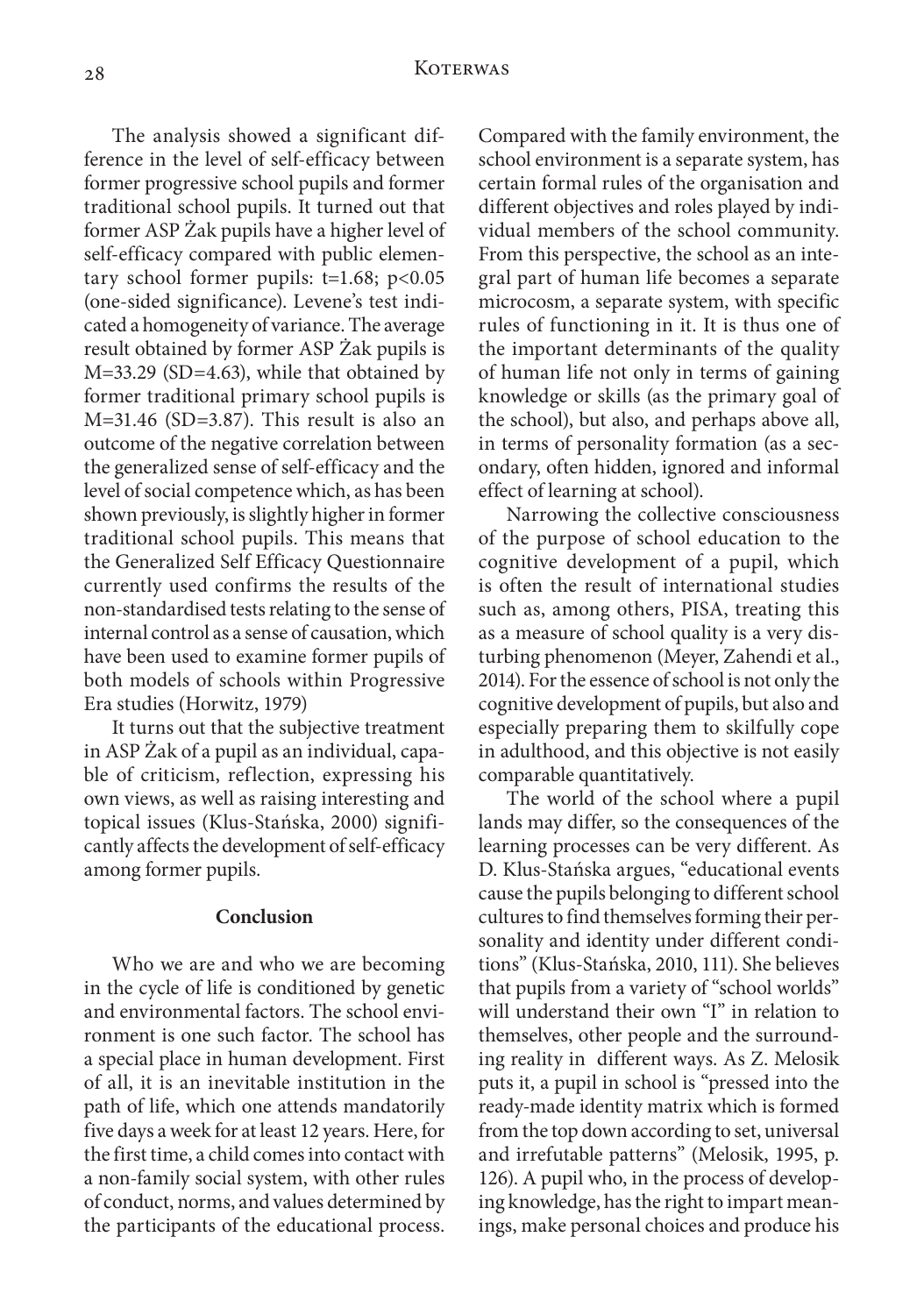own paths of reasoning, problem solving and the means of arriving at knowledge, becomes someone different than the pupil who has been steered by instructions and the rigid imposition of meanings, values and norms for many years. The transformation model of school, characterized by frontal teaching, creates social situations that differ from the progressive model, in which pupils construct and negotiate meanings given to reality through cognitive partnership and personal knowledge.

The surveyed groups were differentiated by the kind of primary school they attended. After completion of ASP Żak, its former pupils continued their education in a traditional secondary school. This means that the former pupils surveyed, now adults who had attended higher education, were subjected to a different learning process for a period of six years about twenty years ago, and then continued their education in traditional schools. The different impacts experienced by the former pupils at their early school age significantly influenced the further development of specific areas of their functioning. These differences are revealed not only immediately after the completion of the stage of progressive schooling, as Horwitz proved (1979), but even in adulthood, after eleven years of traditional schooling, as this study presents. This means that the learning activities inspired by the assumptions of constructivism and experienced at the primary school level can have a significant influence on developing creativity, heuristic behaviour, nonconformism and self-efficacy in adult life. The kind of influence pupils are subjected to in the process of teaching in primary school significantly effects a lasting change in their thinking structures in certain areas and, therefore, implies a difference in their future functioning.

The study also confirms that early school age is a critical period for the development of particular competences in children. When the child starts learning at school, he begins

to develop a heightened awareness. At this time, the child is faced with the first serious and responsible tasks in a new, hitherto unknown to him, out-of-home environment. Suitable school conditions for doing these tasks make it possible for the child to develop skills and competencies. In this way, the child is preparing for the future independent struggle with the requirements of contemporary reality. As it turns out, the way in which the school is constructed in terms of the learning environment significantly affects functioning in adulthood.

The present study of former pupils, now adults taking their first steps in the labour market, who have experienced different kinds of education, can reveal the assumptions of a school that are significant for the development of specific aspects of individual functioning. The study is a proposal for a form of evaluation of the school from the perspective of its primary function, which is to prepare people for life in society on the one hand, and a proposal on how to explore the prime mover of school, and thus the extent to which the school can determine the functioning of its former pupils, on the other.

Currently, in the empirical world, experimental schools such as Summerhill, Montessori schools, or home schooling are still functioning, though perhaps not on such a large scale as in the already mentioned Progressive Era studies and not in one country, but scattered in many countries. Unfortunately, however, there are few comparative studies of these educational solutions (Kasprzak, 2013).

It is worth reflecting on what the quality of a school really is, and on this basis determine research tools. Then, look for possible areas for comparative studies in the empirical world. This includes, among others: alternative schools, specific "islands of educational resistance" (Śliwerski, 1993). The next step is to study the educational process functioning there and to compare it with the educational process of the traditional school. The final stage is to identify the elements that truly